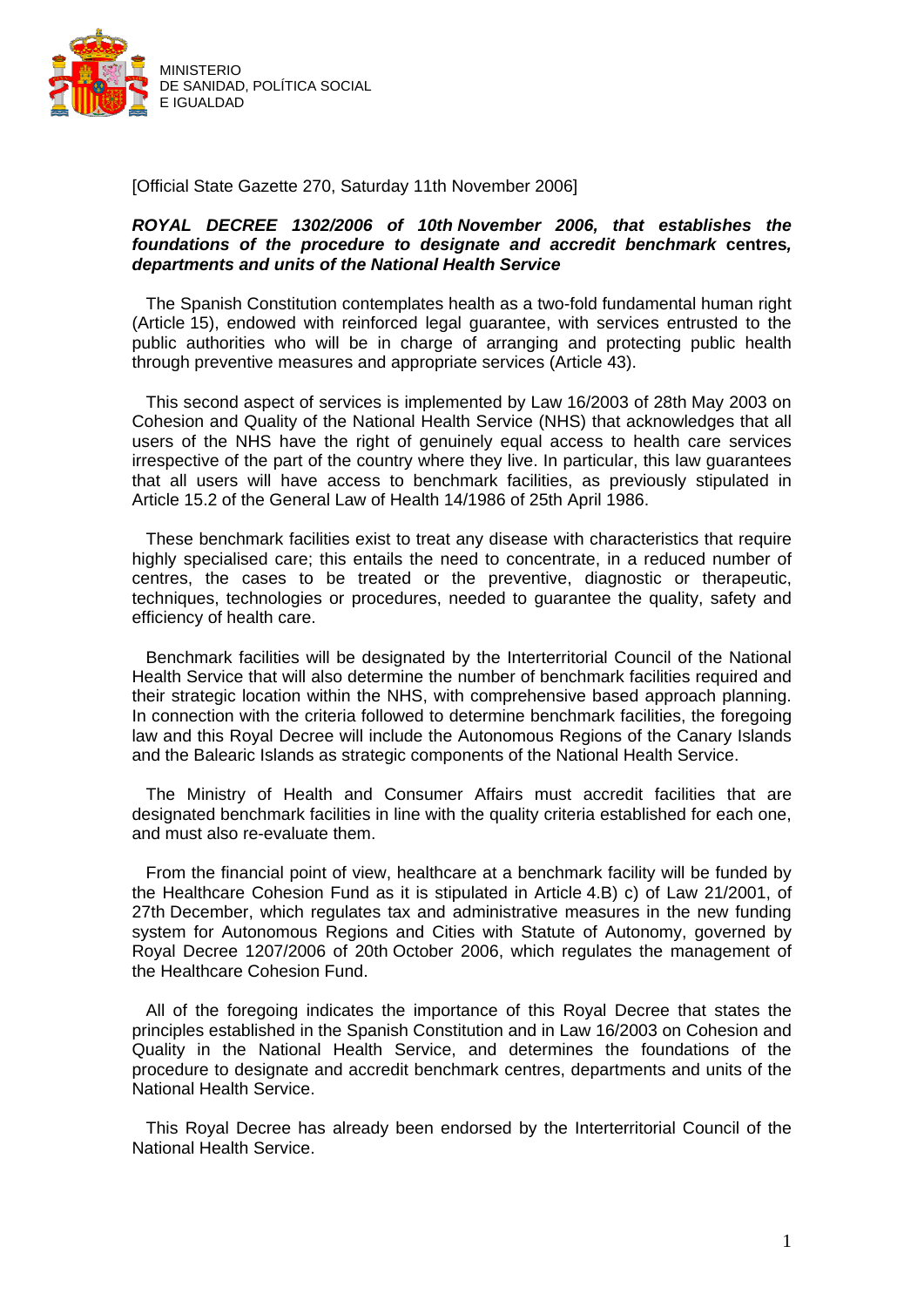

By virtue of the foregoing, at the request of the Minister of Health and Consumer Affairs, following approval by the Minister of Public Administration, in accordance with the State Council and after deliberations held by the Council of Ministers at its meeting of 10th November 2006,

### I HEREBY DECLARE:

# **Article 1:** *Aim*

The aim of this Royal Decree is to guarantee equal access to high-quality, safe, and efficient healthcare for persons with diseases whose characteristics require highly specialised care, and the need to concentrate the cases to be treated in a small number of centres, as well as to establish the foundations of the procedure to designate and accredit benchmark centres, departments and units of the National Health Service, in accordance with a comprehensive planning, thereby implementing Law 16/2003, of 28th May 2003 on Cohesion and Quality in the National Health Service.

## **Article 2:** *Benchmark Centres, Departments and Units*

For the purposes of this regulation:

- 1. The following terms have been established:
	- a) Benchmark centre: a centre that is essentially engaged in caring for particular diseases or groups of diseases that meet one or more of the criteria stipulated in section 2 of this article.
	- b) Benchmark department or unit: a department or unit that is engaged in performing a technique, technology or procedure or in caring for particular diseases or groups of diseases that meet one or more of the criteria stipulated in section 2 of this article, even if the department or unit also provides care for other diseases for which it does not have benchmark status.

2. Any diseases or groups of diseases for which prevention, diagnosis or treatment are provided using techniques, technologies or procedures included in the common health service portfolio provided by the National Health Service, at benchmark centres, departments or units of the National Health Service, must meet one or more of the following criteria:

- a) Diseases that require, for their appropriate treatment, highly specialised preventive, diagnostic and therapeutic techniques, technologies and procedures, for which experience is essential, and which can only be achieved and maintained through certain volumes of activity.
- b) Diseases that require high technologies for their prevention, diagnosis or treatment, and for which a minimum threshold number of cases must be concentrated together as a result of their cost/effectiveness ratio and the available resources.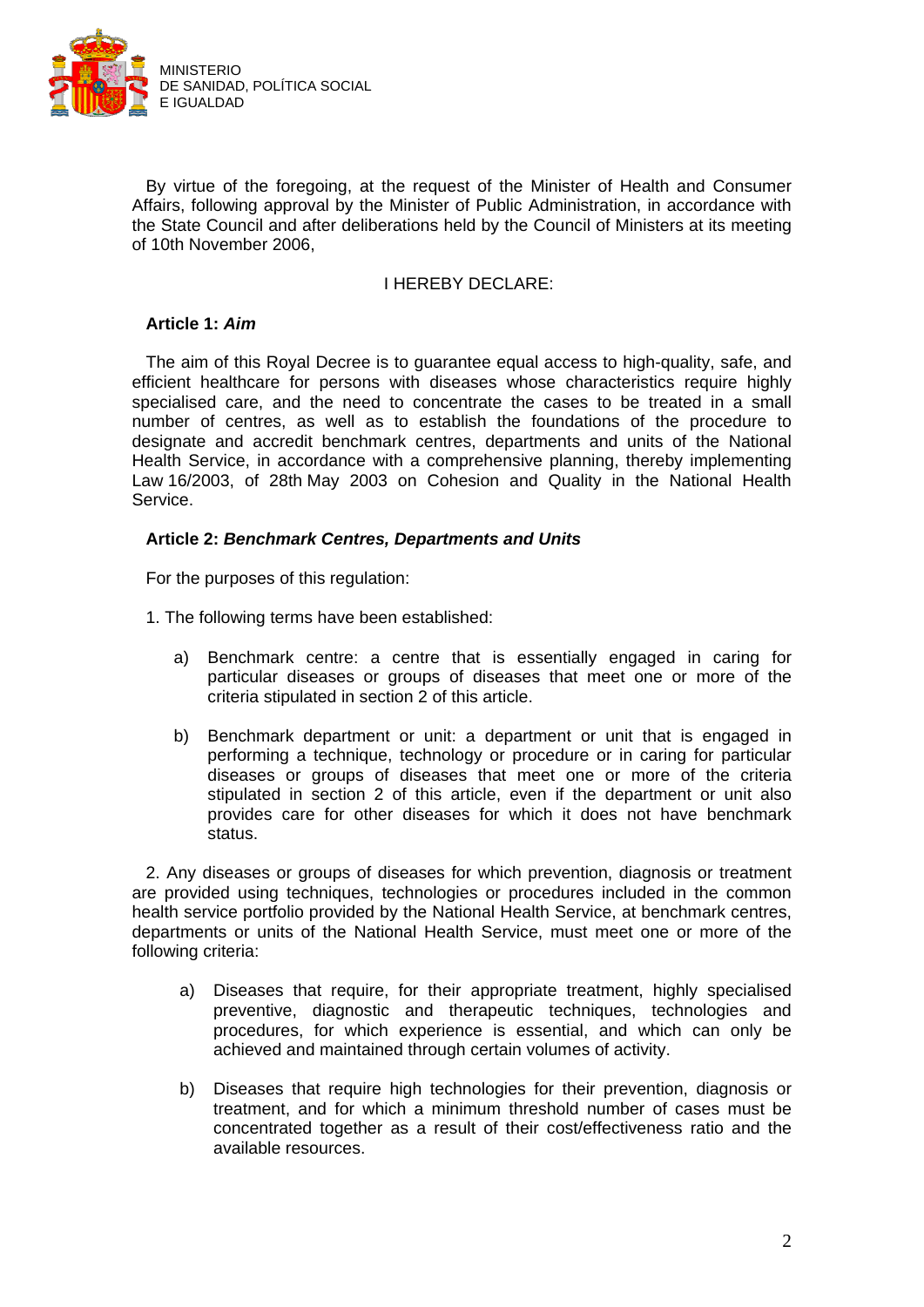

c) Rare diseases that, due to their low prevalence, require concentration of cases for their adequate care. This does not entail continuous patient care at the benchmark centre, department or unit, but these may provide support by confirming diagnosis, defining treatment and following-up strategies, as well as acting as a consultant body for clinical units that regularly care for these patients.

3. For the purposes of awarding benchmark status to centres, departments and units, healthcare, provided to citizens that for reasons of proximity or geographical accessibility or for other reasons visit a hospital or a medical institution in an autonomous region different from the one where they reside, will not be taken into account unless the provisions established in section 2 are met.

4. The benchmark centres, departments and units of the National Health Service will provide care for the whole country, and must guarantee all NHS users that need them equal access, regardless of their place of residence.

### **Article 3:** *Criteria for the Designation of Benchmark Centres, Departments and Units*

1. The criteria developed for the designation of benchmark centres, departments and units must address at least the following:

- a) Show proof of sufficient knowledge and experience in handling the disease, technique, technology or procedure in question;
- b) Have sufficient past or forecasted volume of activity in the technique, technology or procedure for which designation as a benchmark hospital, department or unit is being requested, guaranteeing appropriate levels of quality and safety for patients;
- c) Count on the necessary equipment and staff to carry out the activity in question;
- d) Have required resources available for appropriate patient care, in addition to those of the benchmark department or unit itself;
- e) Gather appropriate outcome indicators before designation;
- f) Have a reporting system that can be used to find out activities and to assess the quality of the services provided; and
- g) Have training resources for other professionals in the activity designed as benchmark.

2. The Benchmark Centre, Department and Unit Designation Committee will draw up a list of proposed specific designation criteria for benchmark centres, departments and units, in line with the type of activity for which they are designated. This will be presented to a plenary session of the Interterritorial Council of the National Health Service.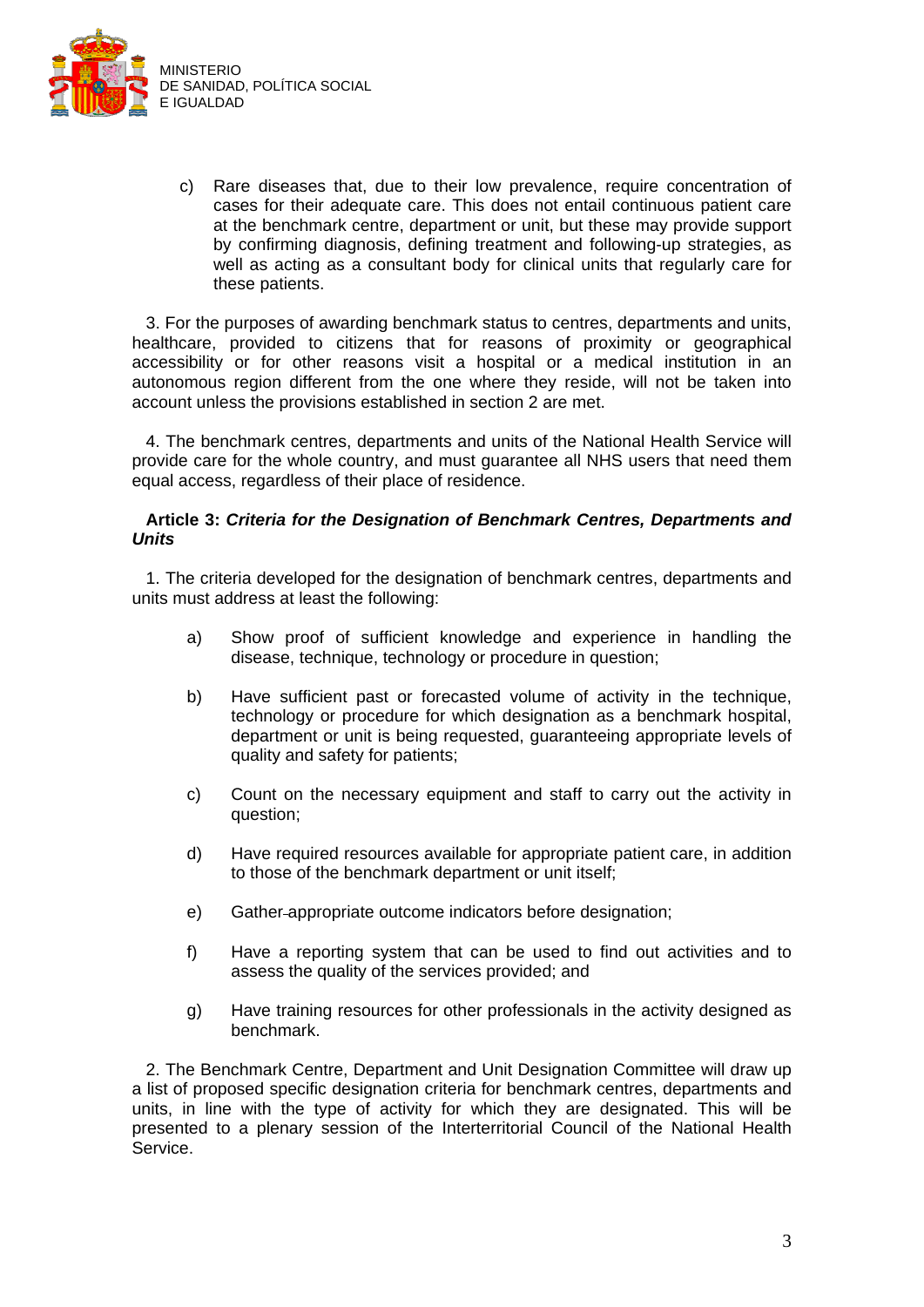

## **Article 4:** *Benchmark Centre, Department and Unit Designation Committee*

1. The Benchmark Centre, Department and Unit Designation Committee is hereby created. It is dependent on the Interterritorial Council of the National Health Service, to which this Committee will present its proposals. It is entrusted with the following tasks:

- a) Analysing the needs and proposing the diseases or diagnostic or therapeutic techniques, technologies and procedures for which it is necessary to designate benchmark centres, departments or units, and to determine the appropriate number thereof and their strategic location, on the basis of the criteria stated in this Royal Decree;
- b) Proposing the procedure for the designation of benchmark centres, departments and units in the National Health Service;
- c) Proposing criteria for the designation and accreditation of benchmark centres, departments and units in the National Health Service, based on the provisions of this Royal Decree;
- d) Providing information on the procedure to certify benchmark centres, departments and units;
- e) Evaluating the received designation requests and making proposals for the designation of benchmark centres, departments and units to the Interterritorial Council of the National Health Service;
- f) Examining and proposing the renewal or revocation, as applicable, of the designation of benchmark centres, departments and units;
- g) Proposing the procedure for referring users to benchmark centres, departments and units;
- h) Drafting the Committee's internal regulations; and
- i) Other matters entrusted to it in connection with benchmark centres, departments and units.

2. The Benchmark Centre, Department and Unit Designation Committee will be chaired by the head of the Directorate General for Cohesion of the National Health Service and Senior Inspectorate. Its members will include a representative of each autonomous region, the National Institute of Healthcare Management, the Sub Directorate of Economic Analysis and the Cohesion Fund, the Carlos III Institute of Health, the Quality Agency of the National Health Service, and the National Transplant Organisation.

In order to guarantee the execution of the tasks entrusted to this Committee, a Secretarial Department is hereby established. This will be managed by the head of the Sub Directorate of Health Service Portfolio and New Technologies.

The Benchmark Centre, Department and Unit Designation Committee may invite experts in any fields it deems appropriate to its sessions as advisors. These experts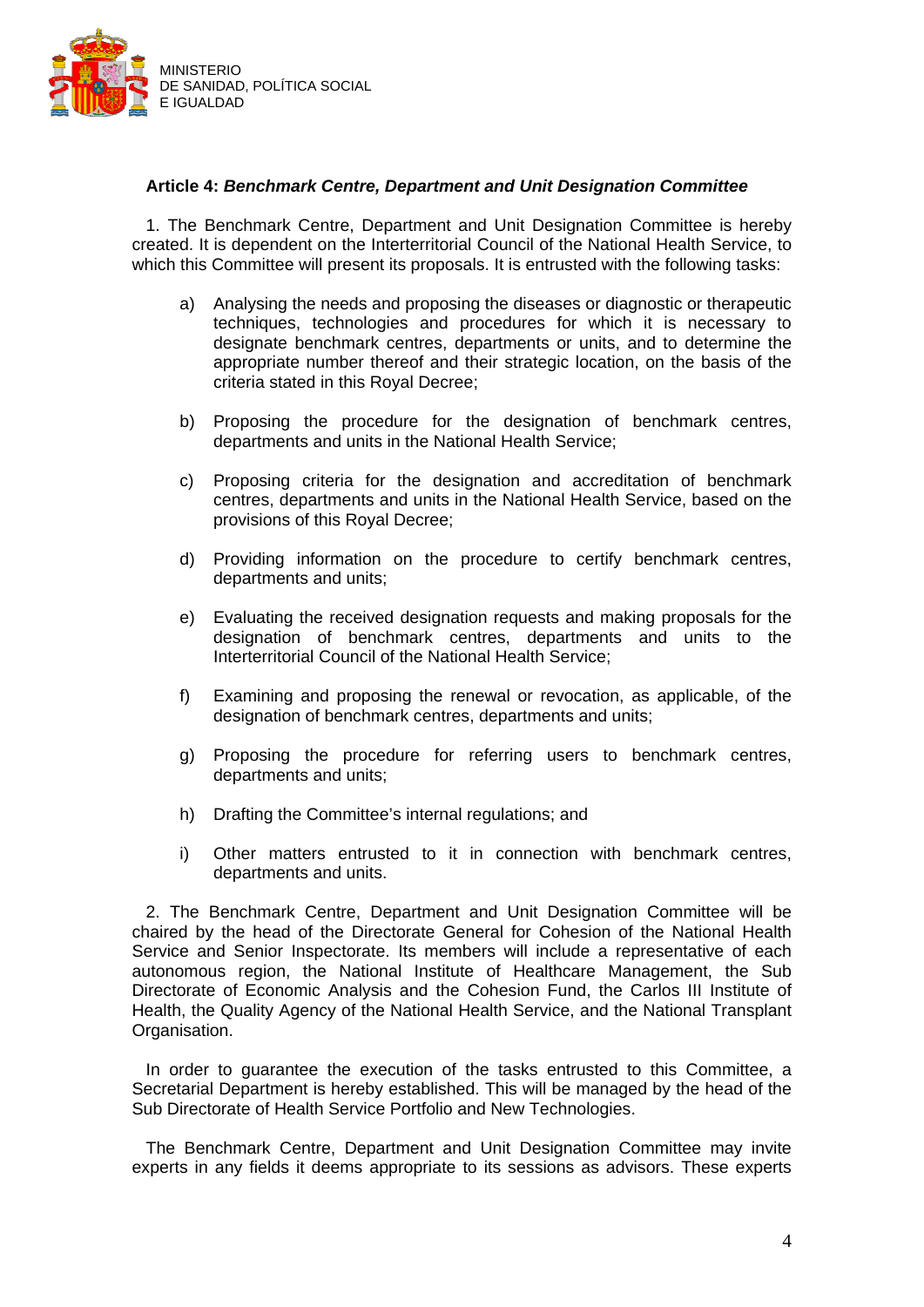

would have the right to speak but not to vote. The Committee may promote the creation of working groups in any events or circumstances in which it deems necessary.

## **Article 5:** *Procedure for the Designation of Benchmark Centres, Departments and Units*

1. Any proposals to initiate a procedure to designate benchmark centres, departments and units will be made by the Ministry of Health and Consumer Affairs or by the autonomous regions through the Benchmark Centre, Department and Unit Designation Committee.

2. The procedure for designating benchmark centres, departments and units will be implemented through the Benchmark Centre, Department and Unit Designation Committee regulated by Article 4.

3. Benchmark centres, departments and units included in the proposals must always:

a) Hold the necessary medical permit according to the provisions of Royal Decree 1277/2003 of 10th October 2003, which establishes the general foundations for the authorisation of medical centres, units and institutions, and applicable autonomous regions' regulations on the subject.

b) Hold a favourable report from the relevant authority of the autonomous region in which they are located.

4. The Ministry of Health and Consumer Affairs, through the Quality Agency of the National Health Service, will accredit the centres, departments and units proposed by the Benchmark Centre, Department and Unit Designation Committee, subject to the responsibility areas in this field of the autonomous regions.

5. Benchmark centres, departments and units will be designated via a resolution issued by the Ministry of Health and Consumer Affairs, following an agreement adopted by the Interterritorial Council of the National Health Service, for a maximum term of five years. Before the resolution expires, the designation must be renewed, provided that the Quality Agency of the National Health Service has re-evaluated the centre, department or unit, and the criteria for their designation continue to be met.

6. The Ministry for Health and Consumer Affairs will publish and keep updated a list of the benchmark centres, departments and units of the National Health Service.

## **Article 6:** *Review of the Designation of Benchmark Centres, Departments and Units and the Techniques, Technologies and Procedures Performed*

1. If a centre, department or unit no longer meets one or more of the criteria according to which it was awarded benchmark status, the Ministry of Health and Consumer Affairs, following a resolution adopted by the Interterritorial Council of the National Health Service, will revoke this status.

2. The Ministry of Health and Consumer Affairs, following a resolution adopted by the Interterritorial Council of the National Health Service, will review the techniques, technologies and procedures for which benchmark centres, departments or units have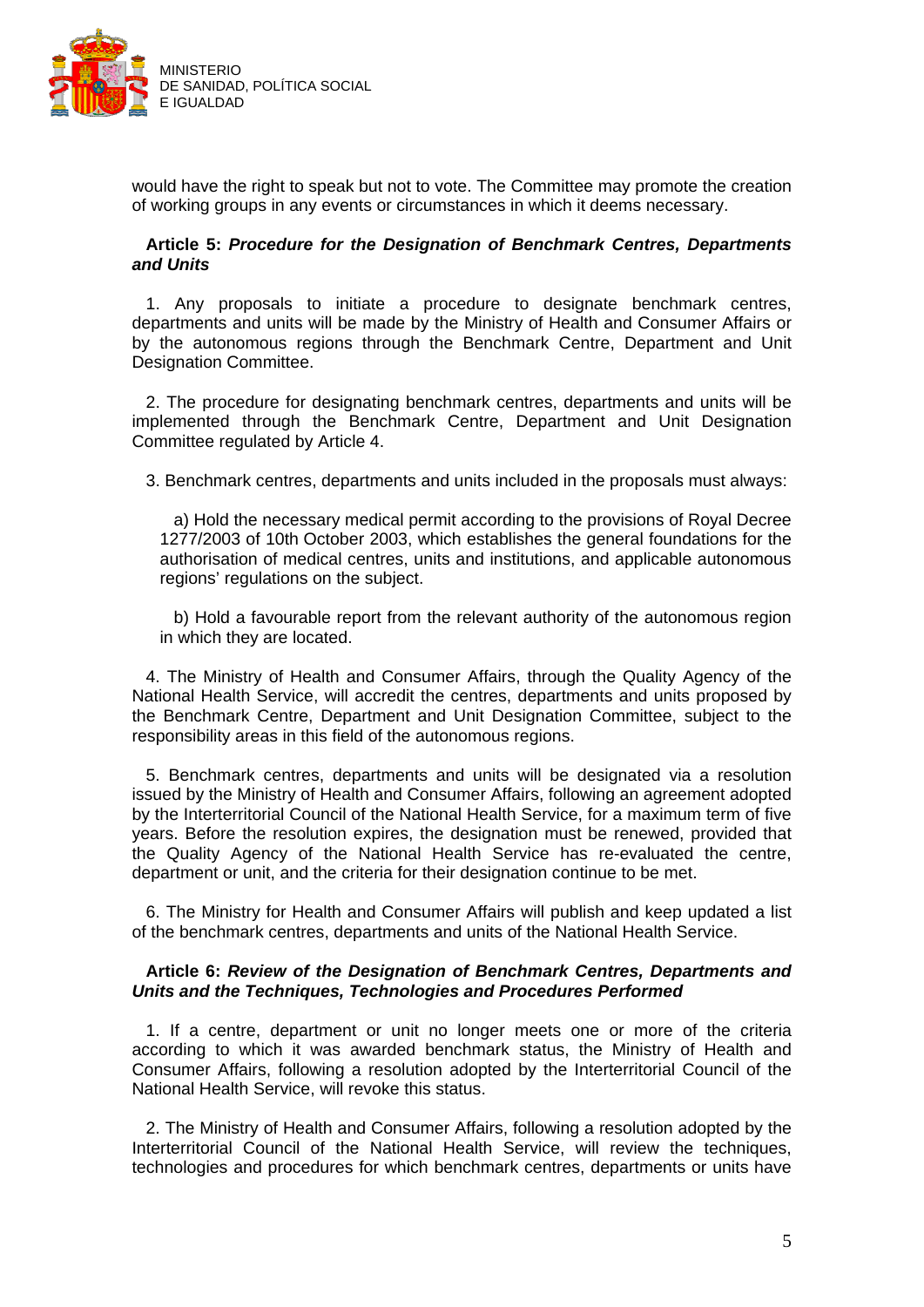

been designated at least once every five years, in order to determine whether they should retain benchmark status or whether they should be considered general facilities within the National Health Service.

### **Article 7: Accreditation** *of Benchmark Centres, Departments or Units*

The Ministry for Health and Consumer Affairs, through the Quality Agency of the National Health Service, will draw up the auditing handbook and procedure for the accreditation of benchmark centres, departments and units of the National Health Service, with the criteria established by a proposal of the Benchmark Centre, Department and Unit Designation Committee of the National Health Service.

## **Article 8:** *Obligations of Benchmark Centres, Departments and Units*

The designation of a benchmark centre, department or unit entails the following obligations:

1. To establish and maintain the reporting system stipulated in Article 3.1.f);

2. To provide any information requested at any time to verify that the designation criteria have been met;

3. To report any change in the criteria according to which it was awarded benchmark status;

4. To report any incidents affecting care for the diseases or diagnostic or therapeutic techniques, technologies and procedures for which it was awarded benchmark status; and

5. To undergo the renewal of designation stipulated in Article 5.5.

#### **Article 9:** *Funding*

The Healthcare Cohesion Fund, stipulated in Article 4.B).c) of Law 21/2001 of 27th December 2001, will fund any healthcare referred among autonomous regions to a benchmark centre, department or unit of the National Health Service. This funding will apply only to the diseases or diagnostic or therapeutic techniques, technologies and procedures for which the centre, department or unit has been awarded benchmark status, and in the conditions and quantities reflected in the relevant appendix to the Royal Decree governing the Healthcare Cohesion Fund. For the Autonomous Regions of the Canary Islands and the Balearic Islands, compensation will also include care for processes of patients transferred from islands within the autonomous region other than the island on which the benchmark centre, department or unit is located.

#### **Sole Clause of Revocation:** *Revocation of Regulations*

Any provisions whose status are of equal or lower rank than this Royal Decree and that contradict the provisions of this Royal Decree are hereby revoked.